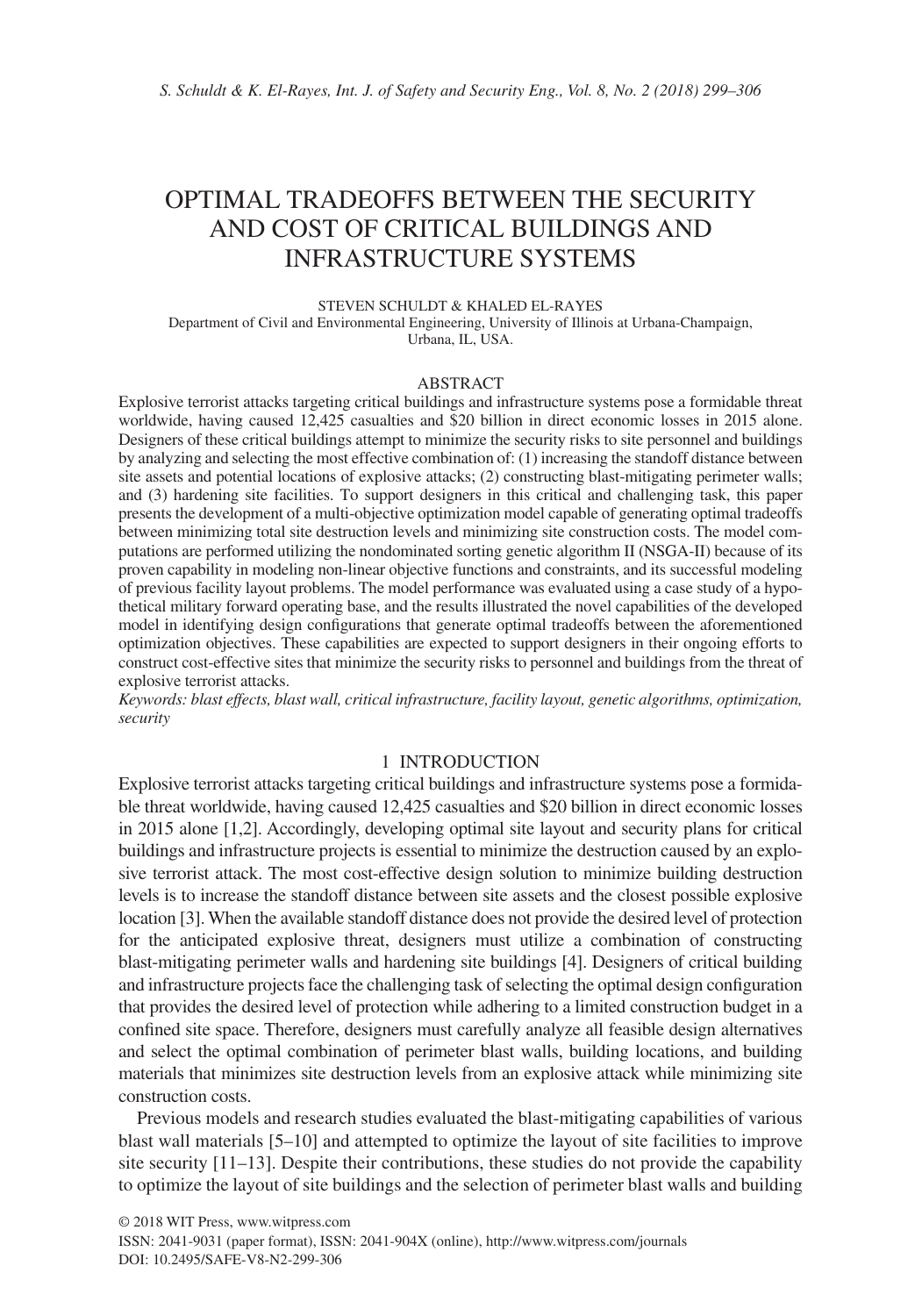materials in order to minimize total site destruction levels from an explosive attack. Accordingly, the main objective of this study is to present the development of a new multi-objective optimization model capable of generating site layout and security planning design solutions that represent optimal tradeoffs between minimizing total site destruction levels from an explosive attack and minimizing site construction costs.

The following sections of the paper describe: (i) formulating the multi-objective optimization model; (ii) identifying the required model input data; and (iii) evaluating model performance on an application example.

#### 2 MULTI-OBJECTIVE OPTIMIZATION MODEL FORMULATION

The present model utilizes the nondominated sorting genetic algorithm II (NSGA-II) [14] to optimize the site layout and security decisions for critical building and infrastructure systems to minimize total site destruction levels while minimizing site construction costs. The development of this model includes identifying model decision variables, formulating the destruction and cost objective functions, and integrating facility layout constraints.

# 2.1 Model decision variables

The decision variables utilized in the present model are designed to represent the site layout and security decisions that have an impact on site destruction levels suffered from an explosive attack and site construction costs. Accordingly, the model considers two main types of decision variables: (1) perimeter blast wall decision variables; and (2) building decision variables. First, perimeter decision variables consist of the perimeter blast wall location (PL), blast wall type (T) and blast wall height (H). Second, building decision variables include the selected building material  $(M_i)$ , building location (Loc<sub>i</sub>), and building orientation ( $\theta_i$ ), as shown in Fig. 1.

The model employs a user-specified grid system that allows planners to set their preferred grid spacing. Building locations are then defined by the placement of their centroids on the grid system and the building orientation is the degree that the building is rotated about its centroid. Building location 1 (grid coordinate 44) in Fig. 1 shows two possible building rotation angles for a single building, where the blue building represents a  $0^{\circ}$  orientation and the orange building represents a 90° orientation.

#### 2.2 Model objective functions

The first objective function in the present model is designed to minimize the destruction of site buildings caused by an explosive attack. This objective function is quantified as the site destruction level (DL) index that ranges from 0%, which represents no building destruction, to 100%, which represents the complete destruction of all buildings on site, as shown in eqn (1). DL is represented as a weighted average of the destruction level suffered by all buildings on site and is calculated by summing up all the products of the damage level of each building and its importance weight  $(w_i)$ , which is assigned by designers to designate buildings that are most critical to the site mission. The damage level of each building is calculated using a recently developed model for quantifying blast effects on facilities behind blast walls [15]. Beginning at the blast center, this developed methodology computes the distances from the blast location at which five decreasing levels of building destruction occur (severe, heavy, moderate, minor, and minimal) for each unique design combination of blast charge weight,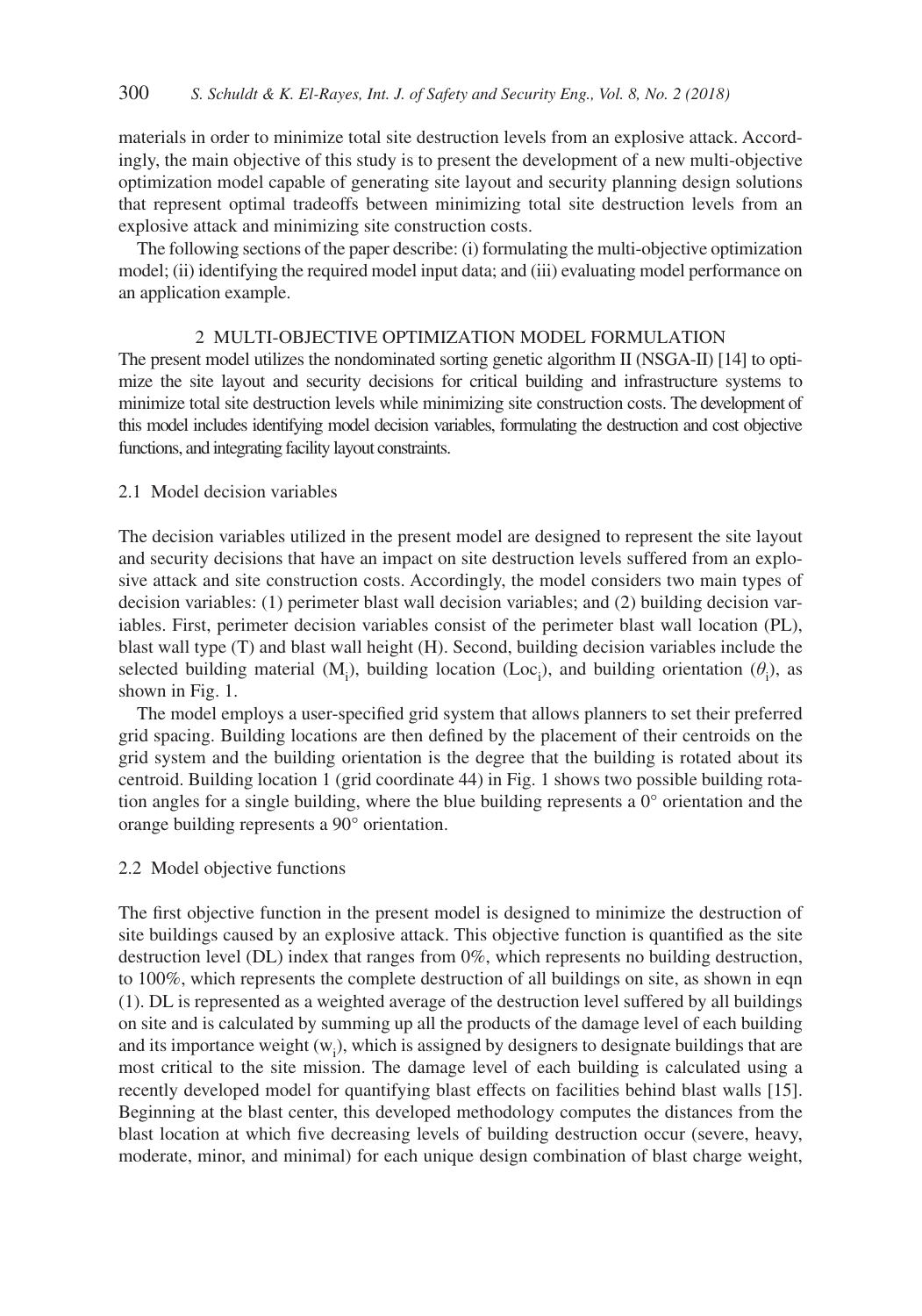

Figure 1: Model decision variables.

perimeter blast wall location, type, and height, and building material. Next, the model automatically computes the percent area of each building within each of these five damage levels  $(PBA<sub>i</sub>$ ). The building damage level is then computed by taking the sum of the  $PBA<sub>i</sub>$ , multiplied by the level of building destruction associated with each damage level  $(PD_j)$ , as defined by existing blast design manuals [4,16].

$$
minimize DL = \sum_{i=1}^{I} \sum_{j=1}^{5} PBA_{i,j} \times PD_j \times w_i
$$
 (1)

where  $DL$  = total site destruction level (0–100%);

 $i =$  building number;

 $I =$  total number of buildings on site;

 $j =$  damage level;

*PBA*<sub>*i,i*</sub> = percent area of building i within damage level j (%);

 $PD_j$  = percent building destruction caused by damage level j  $(\%)$ ; and

 $w_i$  = importance weight for each building i, where  $w_i > 0$  and  $\sum_{i=1}^{n} w_i = 1$ . *i I* =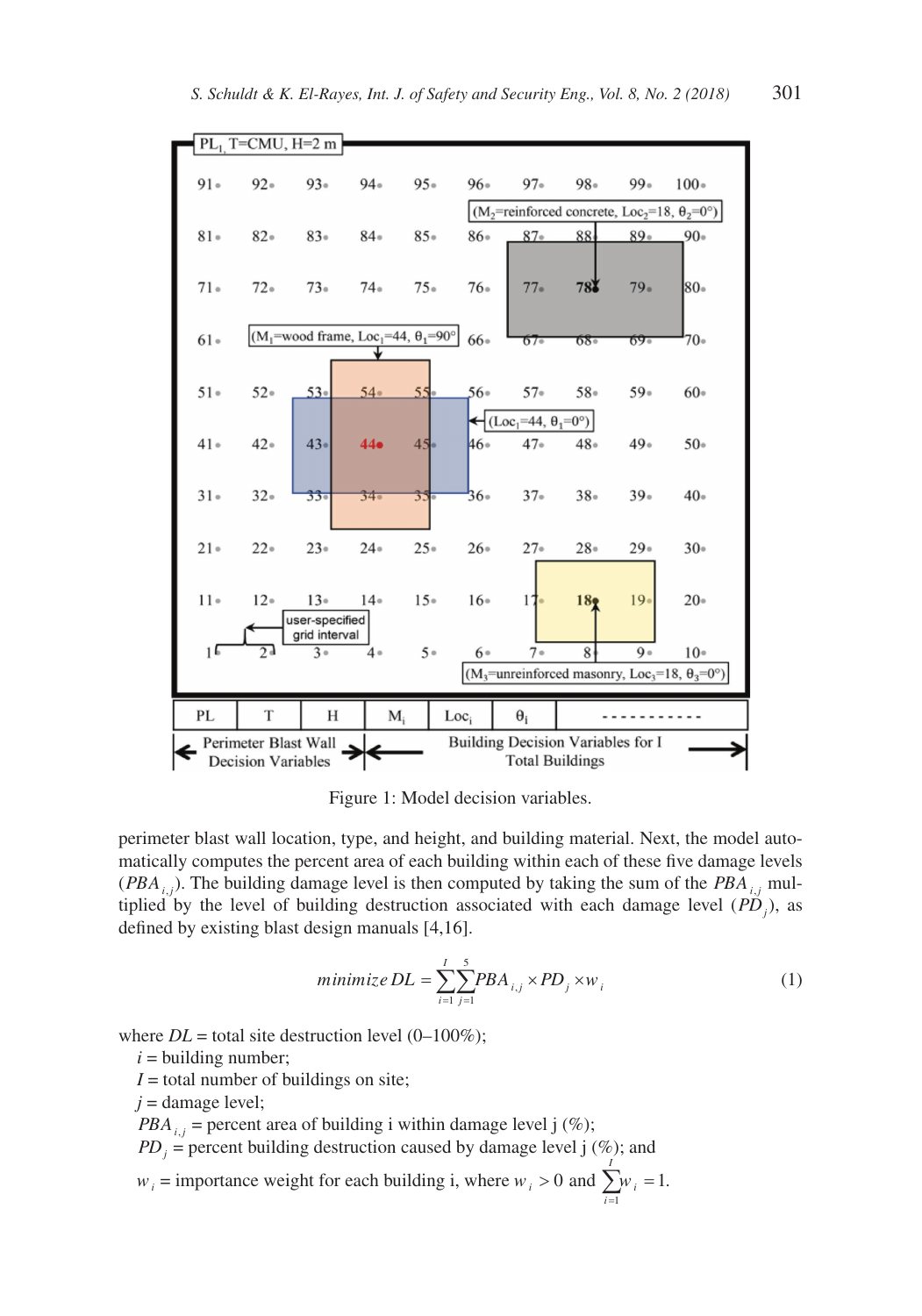The second optimization objective is minimizing site construction costs (SC). SC is calculated as the sum of building construction costs (BC), perimeter blast wall construction costs (WC) and future wall replacement costs (WR), as shown in eqn (2). It is necessary to include wall replacement costs when the site operational lifespan is longer than the expected design life of the selected wall type. For example, sand-filled containers typically have a design life of 3–5 years. Furthermore, a discount factor is applied to the wall replacement costs to compute the present value of the future construction costs.

$$
minimize SC = BC + WC + WR \tag{2}
$$

where  $SC =$  total site construction cost (present year \$);

 $BC =$  construction cost of all buildings on site  $(\$);$ 

 $WC =$  perimeter blast wall construction cost  $(\$)$ ; and

 $WR$  = present value of future year wall replacement cost  $(\$)$ .

2.3 Model constraints

The model is designed to comply with all practical geometric constraints to guarantee the feasibility of generated layout solutions by ensuring: (1) all buildings are constructed within the site perimeter; (2) buildings do no overlap one another; (3) minimum separation distances between buildings are established to comply with applicable security and safety requirements; and (4) maximum separation distances between buildings are established to comply with applicable mission requirements.

## 3 MODEL INPUT DATA

Designers of critical buildings and infrastructure systems projects are required to collect and provide all building, perimeter blast wall, site, and explosive threat data. Additionally, designers must specify all search parameters for the multi-objective genetic algorithm. Building data defines: (1) dimensions of building(s) footprint; (2) designer-specified building importance weights; (3) available building materials; and (4) unit construction cost for each building material ( $\gamma/m^2$ ). Perimeter blast wall data includes: (1) feasible location(s) for the perimeter blast wall; (2) available blast wall types; (3) optional heights for each blast wall type; (5) design life for each blast wall type; (6) unit construction cost of each wall type  $(\frac{m}{2})$ ; and (7) unit cost to remove and replace each blast wall type (\$/m). Site data consist of the: (1) dimensions of the available site area; (2) anticipated site operational lifespan; (3) construction area cost factor based on the site location; and (4) discount factor to present all costs in present-year dollars. Explosive threat data define the explosive charge weight(s) to be evaluated and should be selected based upon local intelligence and any historical attack data for the project area. The genetic algorithm search parameters define the population size, number of generations, mutation rate, crossover type and crossover rate. For site layout optimization models using NSGA-II, the following parameters are recommended to provide near-optimal results with practical computational times: population size ranging from 5 to 10 times the total number of decision variables; number of generations approximately 10 times the number of decision variables; mutation rate between 0.001 and 0.1, multi-point crossover, and a crossover rate between 0.5 and 0.9 [17].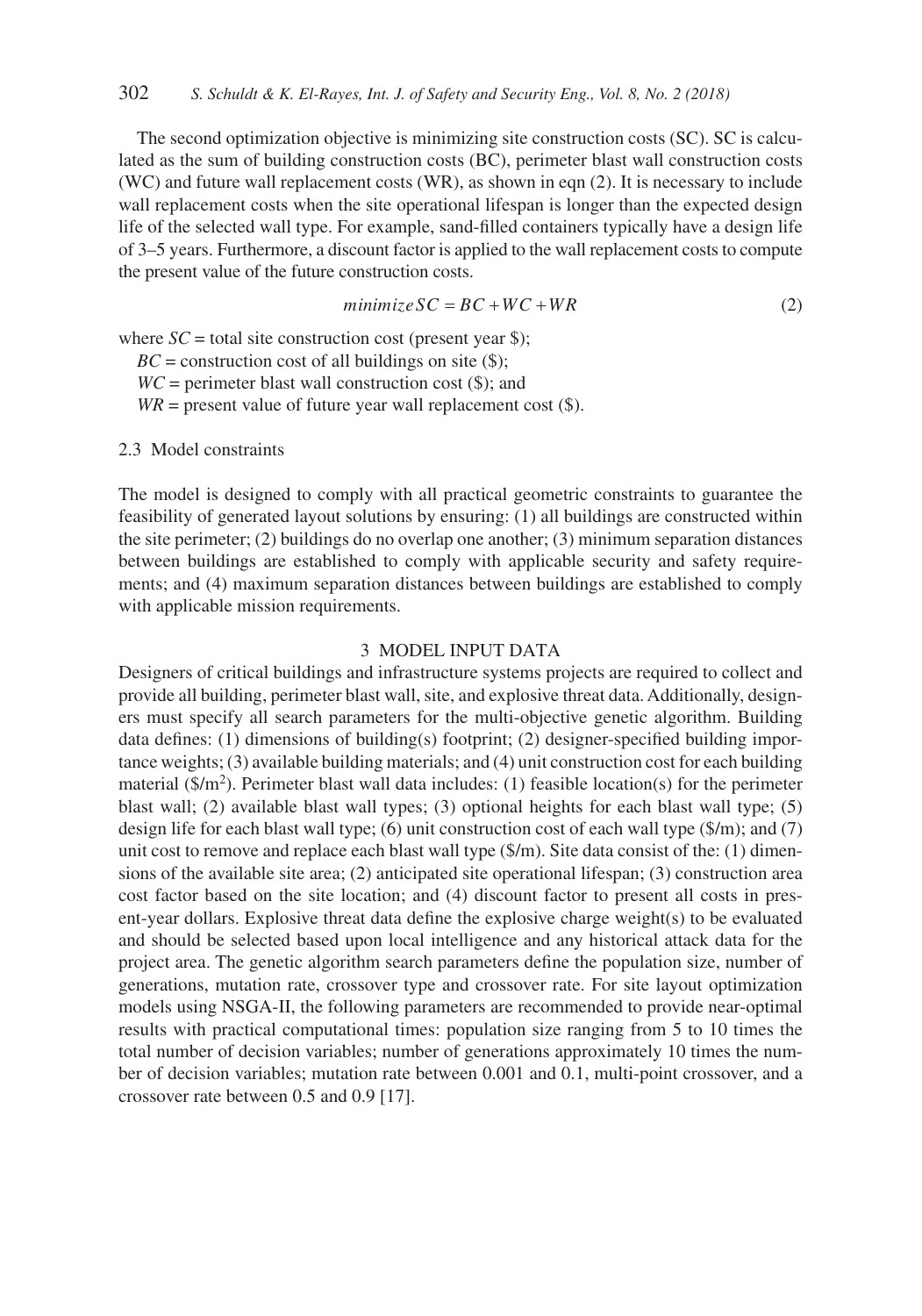#### 4 APPLICATION EXAMPLE

The performance of the developed site layout and security planning optimization model is evaluated using an application example of the construction of a 100-person military forward operating base. The input data required for this example includes: (1) building data; (2) perimeter blast wall data; (3) site characteristics; (4) threat data; and (5) genetic algorithm search parameters. First, building data includes the dimensions and importance weights for the 11 buildings to be constructed on site, as shown in Table 1, as well as the construction cost per square meter for each of the six available building materials. Second, perimeter blast wall data consists of the height, design life, and the initial construction and replacement costs per linear meter for 15 feasible blast wall types. Third, site characteristics include an available site area of 90 meters x 60 meters, an anticipated site operational lifespan of 30 years, and a construction area cost factor of 1.55 based on the site location [18]. Fourth, the application example analyzed a 250 kg explosive threat, which represents the design blast charge weight carried in a sport utility vehicle [3]. Fifth, the genetic algorithm search parameters utilized in this application example are a population size of 150, 600 generations, a mutation rate of 0.01, two-point crossover, and a crossover rate of 0.75. These parameters were selected by analyzing the optimization performance of a large number of experiments that evaluated a wide range of the aforementioned optimization parameters.

The number of decision variables and their feasible input values results in a large search space of 21.4 million possible solutions, where each solution represents a unique combination of site layout and security decisions. The optimization model was utilized to search this large and highly constrained solution space in order to identify near-optimal solutions. Accordingly, the model generated a wide spectrum of 45 Pareto-optimal (i.e. nondominated) solutions, where each solution represents a unique and optimal tradeoff between the two optimization objectives of minimizing total site destruction and minimizing site construction cost, as shown in Fig. 2. The generated pareto-optimal solutions range from a minimum destruction level of 8.11% at a maximum construction cost of \$6.50 million (solution S1) to a minimum construction cost of \$3.96 million with an expected destruction level of 53.9% (solution S45).

|                | x                           |              |             |                |  |
|----------------|-----------------------------|--------------|-------------|----------------|--|
|                | Description                 | Dimensions   |             | Importance     |  |
| ID             |                             | Length $(m)$ | Width $(m)$ | weight $(w_i)$ |  |
| F1             | Dormitory                   | 15           | 10          | 0.10           |  |
| F2             | Dormitory                   | 15           | 10          | 0.10           |  |
| F <sub>3</sub> | Dormitory                   | 15           | 10          | 0.10           |  |
| F <sub>4</sub> | Dormitory                   | 15           | 10          | 0.10           |  |
| F <sub>5</sub> | Kitchen and dining facility | 12           | 9           | 0.05           |  |
| F <sub>6</sub> | Communications building     | 8            | 8           | 0.15           |  |
| F7             | <b>Headquarters</b>         | 12           | 6           | 0.15           |  |
| F8             | Senior leader dormitory     | 15           | 10          | 0.10           |  |
| F9             | Storage                     | 8            | 8           | 0.01           |  |
| F10            | Maintenance                 | 8            | 8           | 0.04           |  |
| F11            | Emergency response          | 12           | 9           | 0.1            |  |

Table 1: Sample building input data.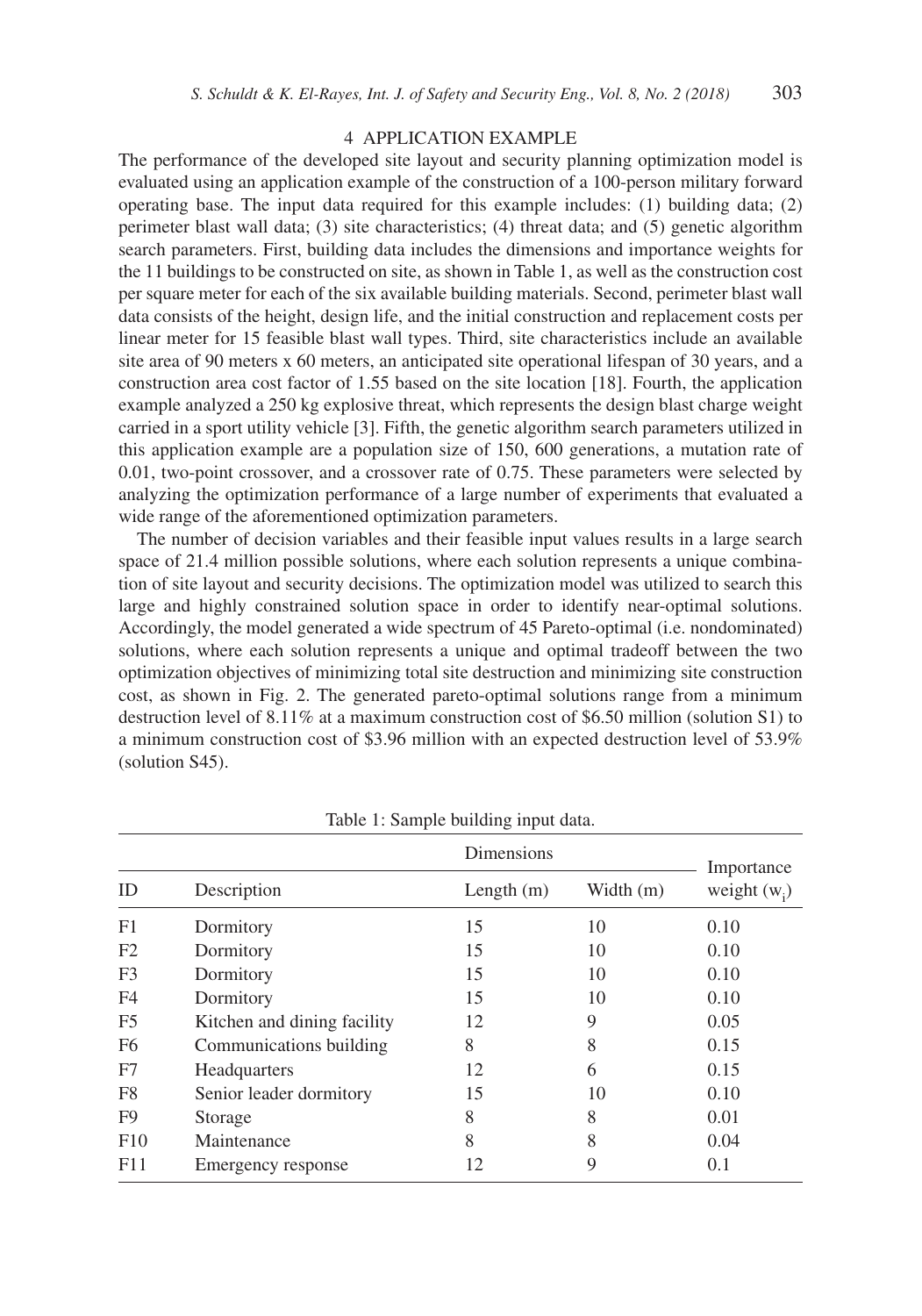

Figure 2: Generated Pareto-optimal solutions.

The minimal destruction level solutions (S1) is achieved by selecting the perimeter blast wall type and building materials that provide the greatest levels of blast mitigation and resistance: a five-meter tall, thick sand blast wall and buildings constructed of steel frame with lightly reinforced CMU infill walls or reinforced concrete with lightly reinforced CMU infill walls, as shown in Fig. 3. At the other end of the spectrum, the minimal cost solution is achieved by constructing the most inexpensive perimeter blast wall type considering the site's 30-year lifespan, a two-meter-tall, thin precast concrete panel wall and utilizing the most inexpensive building materials, wood-frame and pre-engineered metal construction. Between these two ends of the spectrum, the model generated 43 other nondominated solutions that



Figure 3: Site layout plan with the lowest total site destruction level (S1).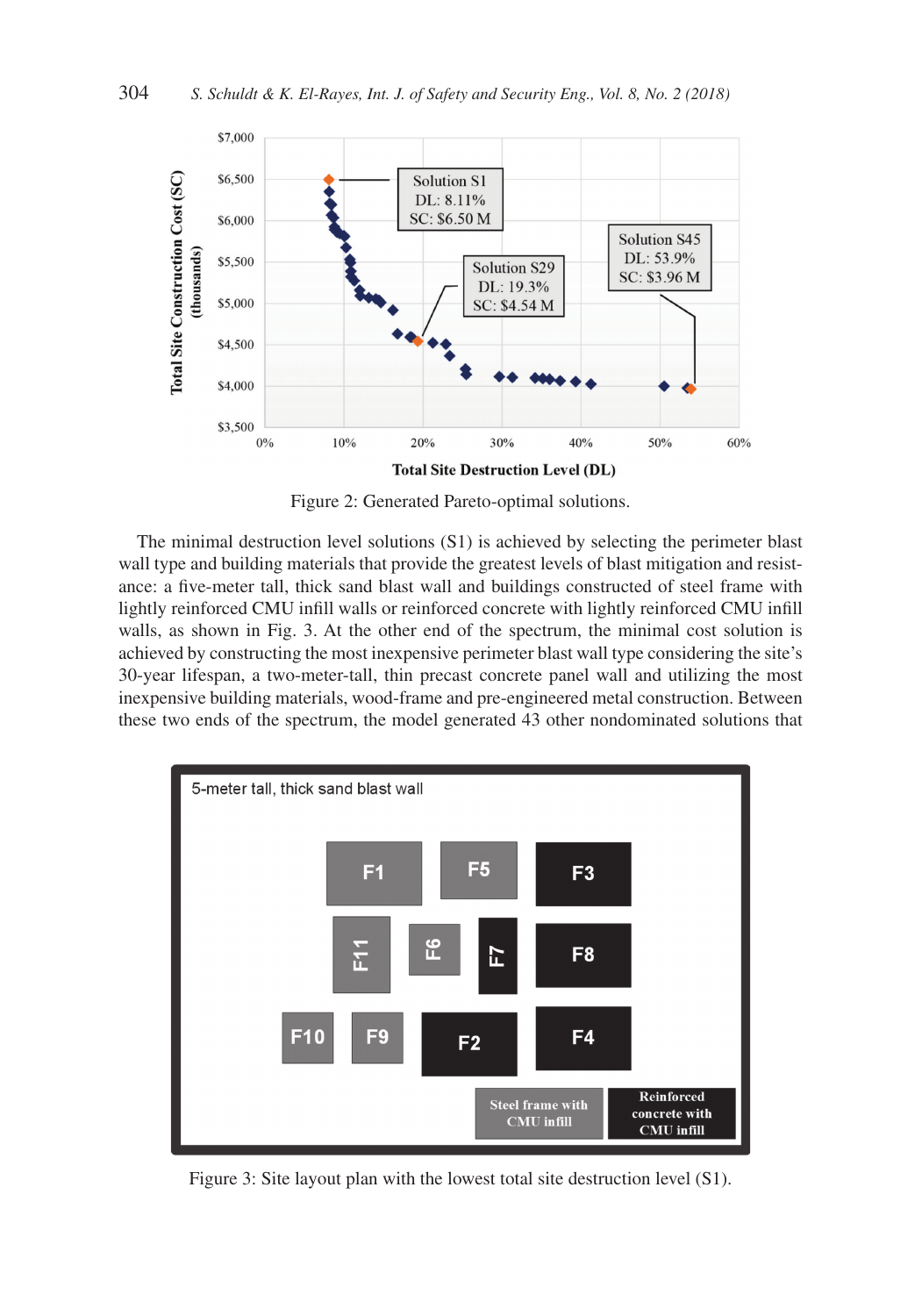designers can select based on their maximum acceptable site destruction level in the event of an explosive attack and their maximum available construction budget. For example, the design that results in the lowest possible construction cost (\$4.54 million) where the maximum acceptable destruction level is set to 20% is identified as solution S29 in Fig. 2.

# 5 SUMMARY AND CONCLUSIONS

This paper presented the development of a new multi-objective optimization model capable of optimizing the site layout and security planning of critical building and infrastructure systems in order to simultaneously reduce site destruction levels in the event of an explosive terrorist attack and reduce site construction costs. An application example was evaluated in order to highlight the significance and usefulness of the developed model. The model was able to efficiently search a large solution space and identify 45 near-optimal site layout and security plan solutions for multiple explosive threats. This capability enables designers to analyze and select the optimal design solution that best meets the mission requirements of their site based on the anticipated explosive threat and their available construction budget. The scope of the developed model can be expanded in future research studies to consider and evaluate the consequences of explosive attacks inflicted on site personnel and operations.

#### ACKNOWLEDGEMENTS

The authors would like to thank Dr. Ahmet Soylemezoglu and the rest of the virtual Forward Operating Base team from the U.S. Army Engineer Research and Development Center, Construction Engineering Research Laboratory for their insightful comments and recommendations. The views expressed in this paper are those of the authors and do not reflect the official policy or position of the United States Air Force, Department of Defense, or the United States Government.

## **REFERENCES**

- [1] Hunter, R.J., *Perkins, explosive states: AOAV's Explosive Violence Monitor 2014*, AOAV, available at https://aoav.org.uk/2014/aoav-explosive-violence-data-2014/, 2015, (accessed 28 January 2016).
- [2] Institute for Economics and Peace, *2015 Global terrorism impact: measuring and understanding the impact of terrorism*, IEP, available at http://economicsandpeace. org/wp-content/uploads/2015/11/2015-Global-Terrorism-Index-Report.pdf, 2015, (accessed 12 December 2015).
- [3] Federal Emergency Management Agency (FEMA), *Reference manual to mitigate potential terrorist attacks against buildings, FEMA-426BIPS-06 Ed. 2.* Washington, DC, 2011.
- [4] Department of Defense (DoD), *DoD minimum antiterrorism standards for buildings*, UFC 4-010-01. Washington, DC, 2012.
- [5] Rose, T.A., Smith, P.D. & Mays, G.C., The effectiveness of walls designed for the protection of structures against airblast from high explosives. *Proceedings of the Institution of Civil Engineers - Structures and Buildings*, **110**, pp. 78–85, 1995. https://doi.org/10.1680/istbu.1995.27306
- [6] Rose, T.A., Smith, P.D. & Mays, G.C., Protection of structures against airburst using barriers of limited robustness. *Proceedings of the Institution of Civil Engineers - Structures and Buildings*, **128**, pp. 167–176, 1998. http://dx.doi.org/10.1680/istbu.1998.30123